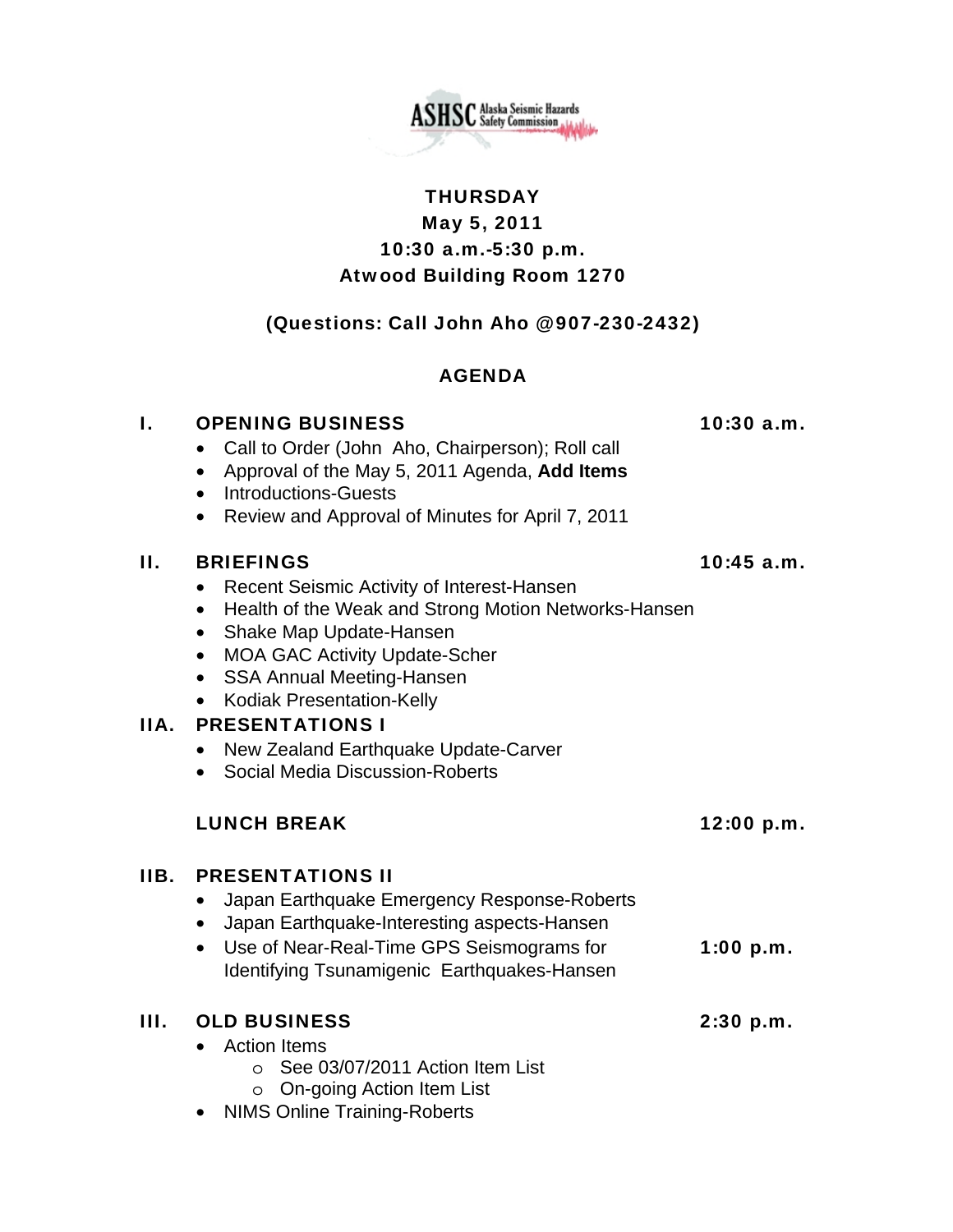THURSDAY May 5, 2011 (continued)

**ASHSC** Alaska Seismic Hazards

### IV. MEETINGS OF INTEREST 2:40 p.m.

- SSA Annual Meeting, Memphis, April 13-15, 2011 WSSPC, April 4-8, 2011, Boise, ID
- SSA Annual Meeting, Memphis, April 13-15, 2011
- American association of Petroleum Geologists, May 2011, Anchorage
- GSA Rocky Mountain ?, May 18-20, Utah
- Tsunami Response Exercise, National Guard Training, June 4, 2011
- Tsunami Operations Work Shop, Sitka, Sept. 13-15, 2011
- Association of Engineering Geology, Anchorage, Sept.19-24, 2011
- Rapid Visual Screening, Fairbanks, October 2011
- 10th U.S. National Conference on Earthquake Engineering, 2014 Anchorage
- Association of Engineering Geology, Anchorage, 2011
- 2014 U.S. National Conference on Earthquake Engineering –Anchorage

# V. CRITICAL DEADLINES 2:50 p.m.

- ASHSC 2011 Annual Report
- ASHHSC Report to WSSPC
- Legislature Visit

# BREAK 3:00 p.m.

# VI. COMMITTEE MEETINGS (see membership list) 3:15 p.m.

- Earthquake Scenario-Carver 3:15-4:00 p.m.
- Schools-Kelly 4:00-4:45 p.m.
- Insurance-White 4:45-5:30 p.m.

# VII. ADJOURNMENT OF May 5, 2011 MEETING



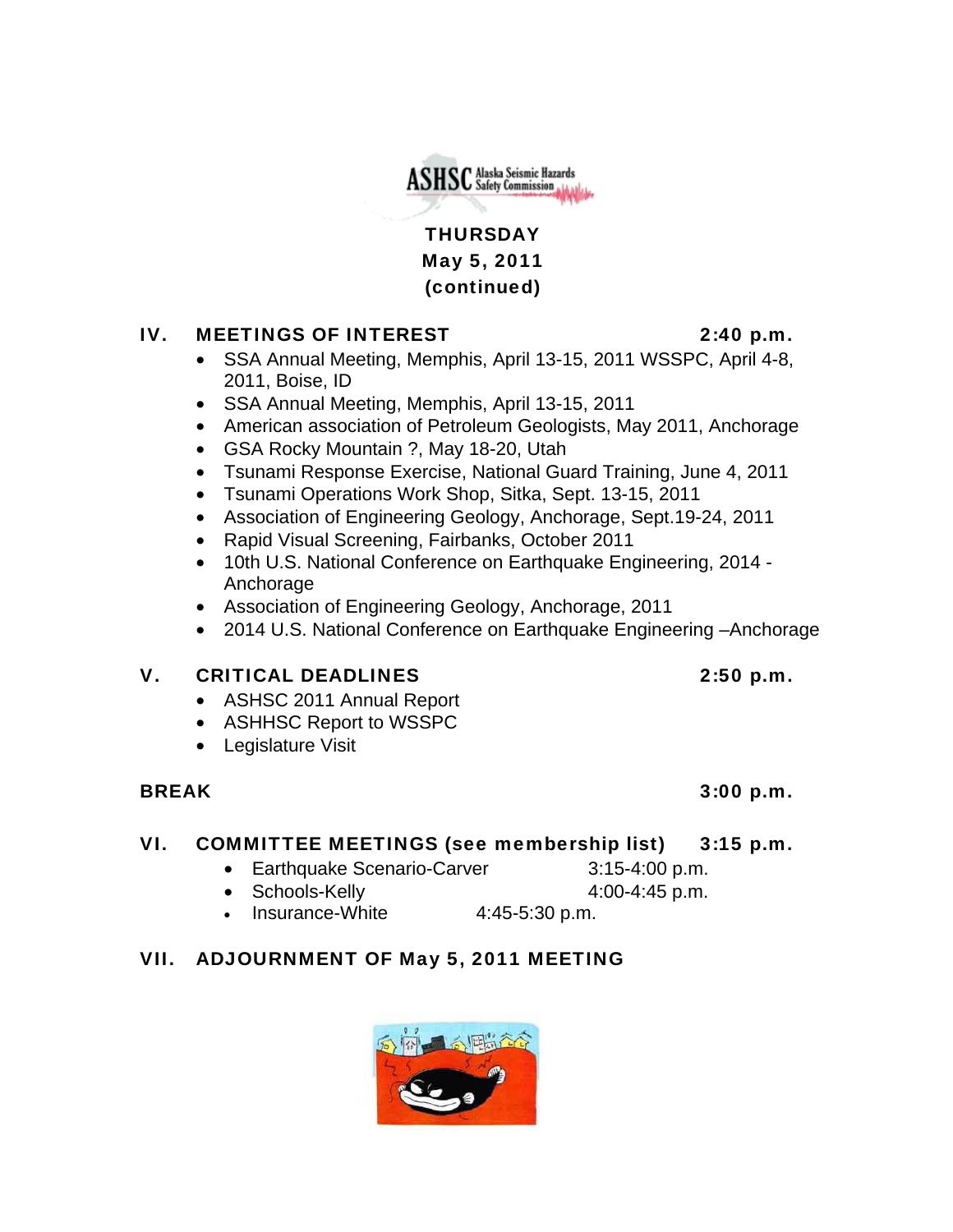

# FRIDAY May 6, 2011 9:00 a.m.-4:45 p.m. Atwood Building Room 1860

# (Questions: Call John Aho @ 907-230-2432)

### AGENDA

| L    | <b>OPENING BUSINESS</b><br>Call to Order (John Aho, Chairperson); Roll call<br>Approval of the May 6, 2011 Agenda, Add Items<br><b>Introductions-Guests</b>                                                                                                                                                   |                                  | 9:00a.m.     |
|------|---------------------------------------------------------------------------------------------------------------------------------------------------------------------------------------------------------------------------------------------------------------------------------------------------------------|----------------------------------|--------------|
| П.   | <b>PRESENTATIONS III</b><br>AIA Safety Evaluation of Buildings-Thompson<br>Paleoseismic Studies in the Region of the M9.0<br>$\bullet$<br><b>Tohoku Earthquake-Koehler</b><br>Recent Paleoseismic Results Denali Fault-Koehler<br>$\bullet$<br>• Review of California's Post-Earthquake Clearinghouse-Koehler |                                  | 9:10a.m.     |
|      | <b>BREAK</b>                                                                                                                                                                                                                                                                                                  |                                  | 11:00a.m.    |
| III. | <b>COMMITTEE MEETINGS</b><br>Education & Outreach-Aho                                                                                                                                                                                                                                                         | 11:15-12:00 p.m.                 | $11:15$ a.m. |
|      | <b>LUNCH</b>                                                                                                                                                                                                                                                                                                  |                                  | 12:00 p.m.   |
|      | IIIA. COMMITTEE MEETINGS (continued)                                                                                                                                                                                                                                                                          |                                  | $1:00$ p.m.  |
|      | Hazards Identification-Koehler<br>$\bullet$<br>Response & Recovery - Roberts<br>$\bullet$                                                                                                                                                                                                                     | 1:00-1:45 p.m.<br>1:45-2:30 p.m. |              |
|      | <b>BREAK</b>                                                                                                                                                                                                                                                                                                  |                                  | 2:30 p.m.    |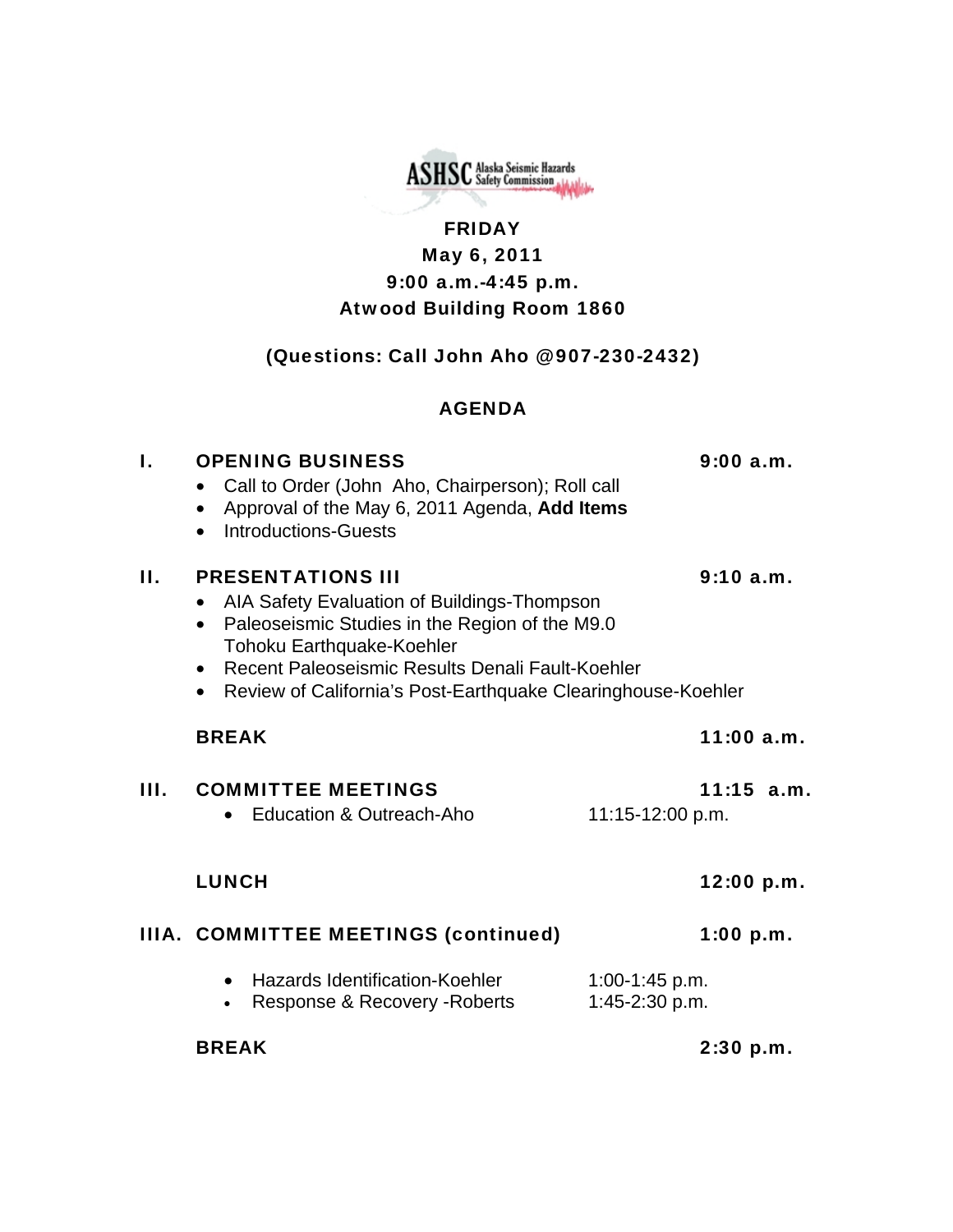

# FRIDAY May 6, 2011 (continued)

### III. REPORTS 2:45 p.m.

- Chairperson
	- o Annual Report
	- o Legislative Audit
	- o Deliverables
	- o 1st Quarter Ethics report
	- o Joyner Lecture
	- o Legislature Trip
	- o Agenda in Waiting
	- o New member
	- o Current Members
	- o Partnership Committee
	- o Tsunami Committee
- Other

### IV. NEW BUSINESS 3:45 p.m.

- Recognition
- Future Briefings
	- o Mat-Su Prison Presentation
	- o Gas Pipeline-Trans-Canada Studies
	- o Haeussler Denali Fault Presentation
	- o MOA Emergency Operations Center Tour
	- o Building Official
	- o Gas Pipeline
	- o Alaska Municipal League Risk Control-DeWalt
	- o Utilities Risk Mitigation Approaches
	- o DOT Inventory of Bridges

## V. ADMINISTRATIVE MATTERS 4:00 p.m.

- Election of Officers
- Budget Report-Woolery
- ASHSC Web Site Update Status-Woolery
- Next Meeting Date (Teleconference)-June 2, 2011

## VI. GENERAL DISCUSSION 4:30 p.m.

- Commission Members
- Public

## VII. ADJOURNMENT 0f May 6, 2011 Meeting 4:45 p.m.